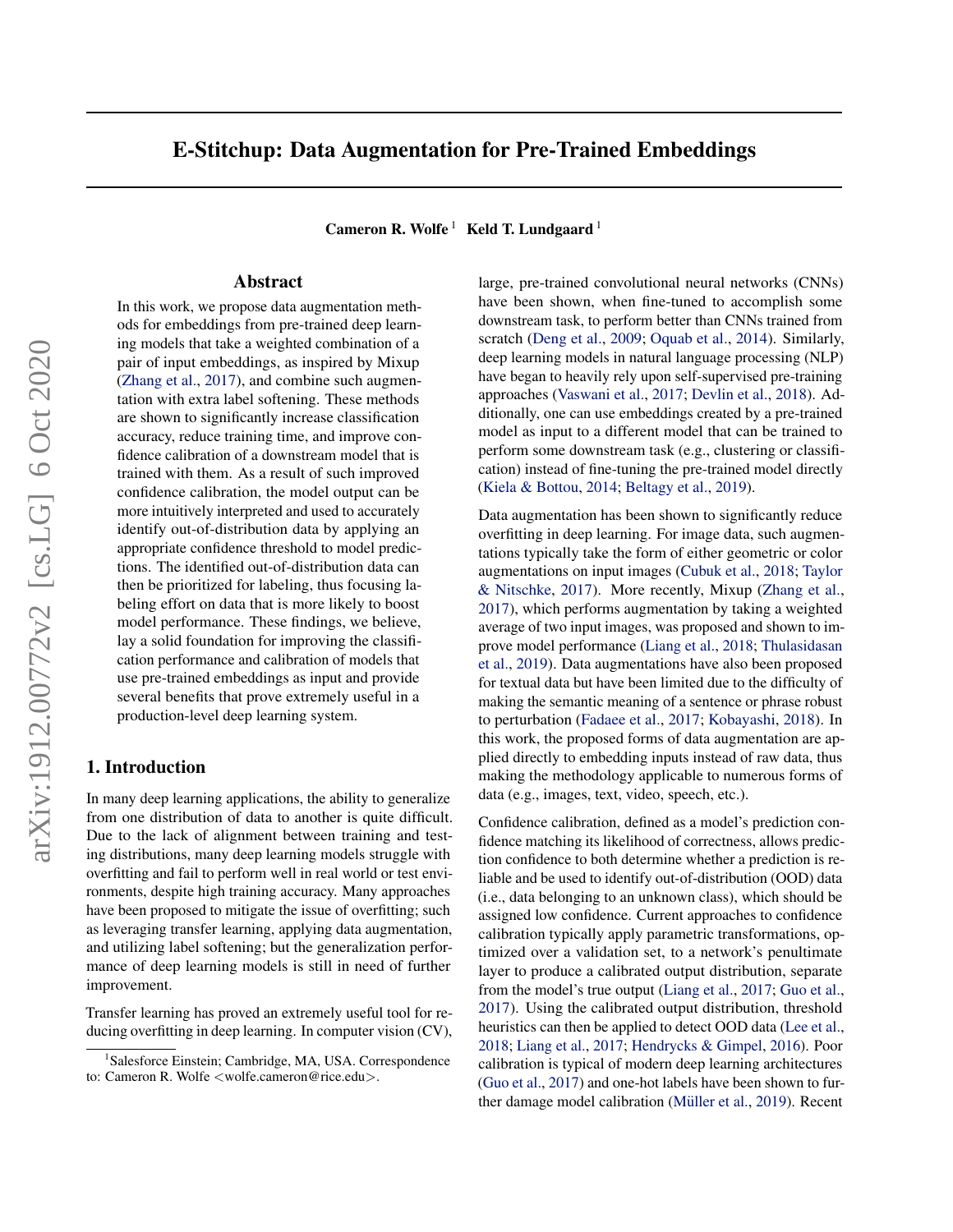<span id="page-1-0"></span>studies have shown that label softening can both improve calibration and mitigate overconfidence (i.e., predicting all data with high confidence) (Müller et al., [2019\)](#page-8-0). In this work, we show that our proposed forms of data augmentation, optionally combined with label softening, improve both model calibration and the detection of OOD data, without requiring any separate modules or modifications to the model itself.

The novel ideas presented in this work are as follows:

- 1. Four variants of data augmentation are explored that utilize weighted combinations of embeddings from pre-trained networks.
- 2. Embedding augmentation methods are comprehensively analyzed and shown to improve model calibration and accuracy.

The paper is organized in the following fashion. First, the methods are described, including several variants of data augmentation that are applicable to pre-trained embeddings. Following the methods, the experimental details and results will be outlined, forming a comparison between the proposed methodology and the control (i.e., model trained without embedding augmentation). Next, an in-depth analysis of the proposed methods is presented, followed by possible ideas for future research. Lastly, the major conclusions of the work are summarized.

#### 2. Methods

## 2.1. Creating Text and Image Embeddings

For both text and image data, it is possible to use pre-trained deep learning models to produce embedding vectors, which quantitatively describe data in the activation space of the pre-trained network. For textual data, recently proposed transformer architectures, such as BERT [\(Devlin et al.,](#page-8-0) [2018;](#page-8-0) [Beltagy et al.,](#page-8-0) [2019\)](#page-8-0) and XLNet [\(Yang et al.,](#page-9-0) [2019\)](#page-9-0), have been shown to be effective at producing embeddings. Modern CNN architectures such as ResNets [\(He et al.,](#page-8-0) [2015\)](#page-8-0) or EfficientNet [\(Tan & Le,](#page-8-0) [2019\)](#page-8-0) can be used to produce useful image embeddings. Such embeddings are created by passing the image or textual data as input to a pre-trained model and using its hidden layer activations as embeddings. Because the final layers of such pre-trained models generally contain high-level, semantic information about the input data, embedding vectors are typically taken from these final layers. However, including lower-level information from earlier activation layers may sometimes be useful.

## 2.2. E-Mixup

The first form of data augmentation proposed in this work is referred to as E-Mixup, which stands for "Embedding



Figure 1. Outlines how embedding representations are augmented using E-Mixup. Both the embedding inputs and their associated target vectors (i.e., one-hot prediction targets) are augmented using the same process outlined above.



Figure 2. Outlines how embedding representations are augmented in E-Stitchup. The label vectors associated with these embedding inputs are not handled in the same way, but are instead handled by taking a weighted average of the two label vectors, as in E-Mixup.

Mixup". The idea of E-Mixup is inspired by Mixup data augmentation [\(Zhang et al.,](#page-9-0) [2017\)](#page-9-0), but operates on embeddings instead of raw images. In E-Mixup, a random value, lambda, is first sampled from a Beta distribution having a parameter alpha (i.e., alpha refers to this distribution parameter, not the learning rate). Once lambda has been sampled, E-Mixup takes a weighted average over the embedding inputs of two unique training examples, where lambda is the weight of the average. Each time two inputs are combined, a new lambda value is randomly sampled. The same process is applied to both input embeddings and their associated target vectors, thus replacing one-hot targets with the weighted average of the two labels. This process can be visualized in Fig. 1.

#### 2.3. E-Stitchup

The second proposed form of data augmentation is referred to as E-Stitchup. E-Stitchup was inspired by recent experiments that perform Mixup by randomly pasting a cropped section of one image over another instead of taking a pixelwise average [\(Liang et al.,](#page-8-0) [2018\)](#page-8-0). E-Stitchup combines two embeddings by randomly selecting the value at each index of the combined embedding from the value at that index for one of the two original embeddings. The probability of choosing an element from either vector is determined by a value, lambda, that is sampled from a random beta distribution with parameter alpha. The target vector is created by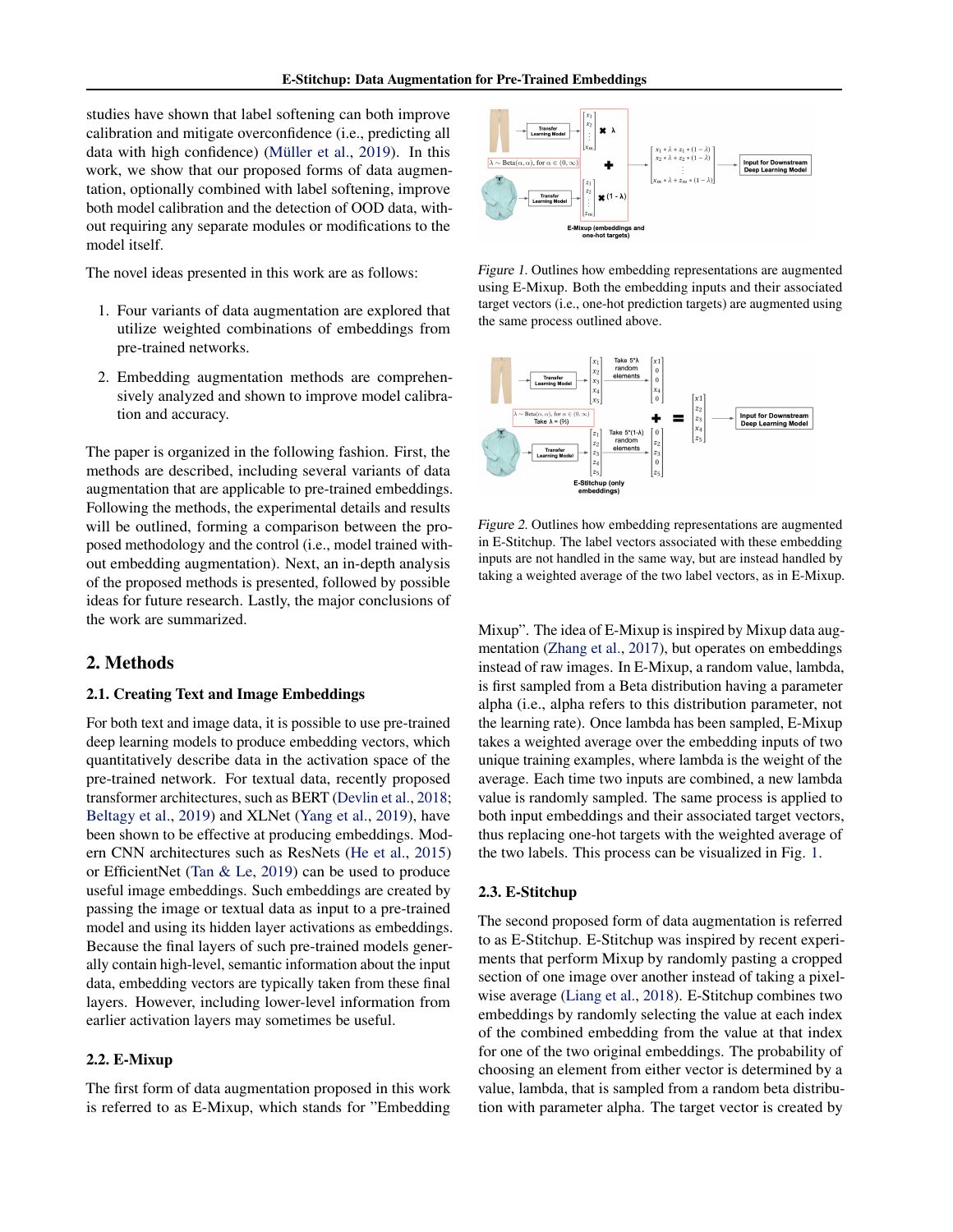<span id="page-2-0"></span>taking a weighted average of the two original target vectors, as in E-Mixup. The process of E-Stitchup can be observed in Fig. [2.](#page-1-0)

#### 2.4. Softened Embedding Augmentation

Two new variants of embedding augmentation are created by combining the proposed methods with extra label softening. Although embedding augmentation already eliminates onehot labels by taking a weighted average of target vectors, label softening augments this effect by further softening the resulting target vector. In this work, label softening is performed by first subtracting a small value from classes with nonzero probability. This subtracted value is referred to as the "Label Softness" and the subtraction is clamped at zero to never yield a negative probability. Additionally, a total probability of one is distributed across all classes with zero probability. The sum of probabilities in the target distribution is not constrained to a value of one due to the use of a binomial output transformation instead of softmax in the classification model (See Sec. [3.3\)](#page-3-0). The augmentation methods with added label softening are referred to as Soft E-Mixup and Soft E-Stitchup, respectively.

## 2.5. The "None" Category

The proposed forms of embedding augmentation are partially evaluated on the ability of resulting models to detect OOD data. In this work, OOD data is identified by applying a threshold to network outputs, referred to as the "Confidence Threshold", such that a prediction is only valid if the model assigns probability greater than this threshold to a certain class. If multiple classes are given probabilities greater than the confidence threshold, the class with the greatest probability is selected. If no classes are assigned probabilities greater than the confidence threshold, the data is considered OOD, or part of the "none" category. It should be noted that, throughout this work, all categories that are not within the "none" category are referred to as indistribution (ID) categories, while OOD is synonymous with the "none" category. The accurate identification of "none" category data is a major goal of this work and is closely related to the problem of confidence calibration. Unlike recent approaches to confidence calibration and identifying OOD data [\(Guo et al.,](#page-8-0) [2017;](#page-8-0) [Lee et al.,](#page-8-0) [2018;](#page-8-0) [Hendrycks &](#page-8-0) [Gimpel,](#page-8-0) [2016;](#page-8-0) [Liang et al.,](#page-8-0) [2017\)](#page-8-0), our work directly calibrates network outputs by using embedding augmentation to incorporate confidence calibration into the model's training procedure.

# 3. Experimental Details

Several experiments are performed to analyze the effectiveness of the proposed embedding augmentation methods. Each experiment is repeated for five trials with different training and validation splits to ensure the consistency of the results. The best performing hyperparameters for each experiment (i.e., alpha value and label softness) are determined by first measuring performance on a small validation set that is taken randomly from the training data for a given trial. In future revisions to the work, hyperparameters will instead be selected with hierarchical bootstrap, a cross validation technique that is more thorough than a randomly-chosen validation set [\(Lundgaard et al.,](#page-8-0) [2016\)](#page-8-0). The control experiment, presented alongside the proposed augmentation methods, corresponds to an experiment in which no embedding augmentation is used, while the soft control experiments corresponds to an experiment with label softening but no embedding augmentation.

#### 3.1. Fashion Product Images Dataset

The Fashion Product Images dataset, which is available at [\(Fas,](#page-8-0) [2019\)](#page-8-0), is used for all experiments in this work. This dataset contains data for 44K apparel products, each of which has an associated image, product title, and product description. These products are classified into 171 unique categories. The textual data and images are converted into their associated embedding representations before being fed as input to the downstream classification model (see Sec. 3.2). This dataset was selected so that the proposed methodology could be simultaneously applied to both text and image embeddings. Additionally, the products in this dataset are quite useful because they closely resemble items that would be classified in an industrial application, such as an e-commerce recommendation system.

#### 3.2. Pre-Trained Embedding Models

All textual embeddings were created with the BERT Base transformer model (i.e., HuggingFace PyTorch implementation) [\(Devlin et al.,](#page-8-0) [2018\)](#page-8-0). This model was never fine-tuned or modified in any way. To create the embeddings, input phrases are tokenized using a WordPiece tokenizer [\(Schus](#page-8-0)[ter & Nakajima,](#page-8-0) [2012\)](#page-8-0), converted into token embeddings, and fed as input to BERT. A textual embedding is then created by finding the average output vector of the last and second-to-last layer of the transformer and concatenating these average vectors together, resulting in an embedding of size 1536. If there are multiple phrases or descriptions associated with a single data element (e.g., both a product title and description), embeddings are created separately for each of these phrases and then concatenated.

Image embeddings were created with the EfficientNet B4 model [\(Tan & Le,](#page-8-0) [2019\)](#page-8-0), which was never fine-tuned or modified in any way. After passing an image as input to the CNN, global average pooling is applied to the CNN's final convolutional layer to create an image embedding of size 1792. In cases where both image and textual data are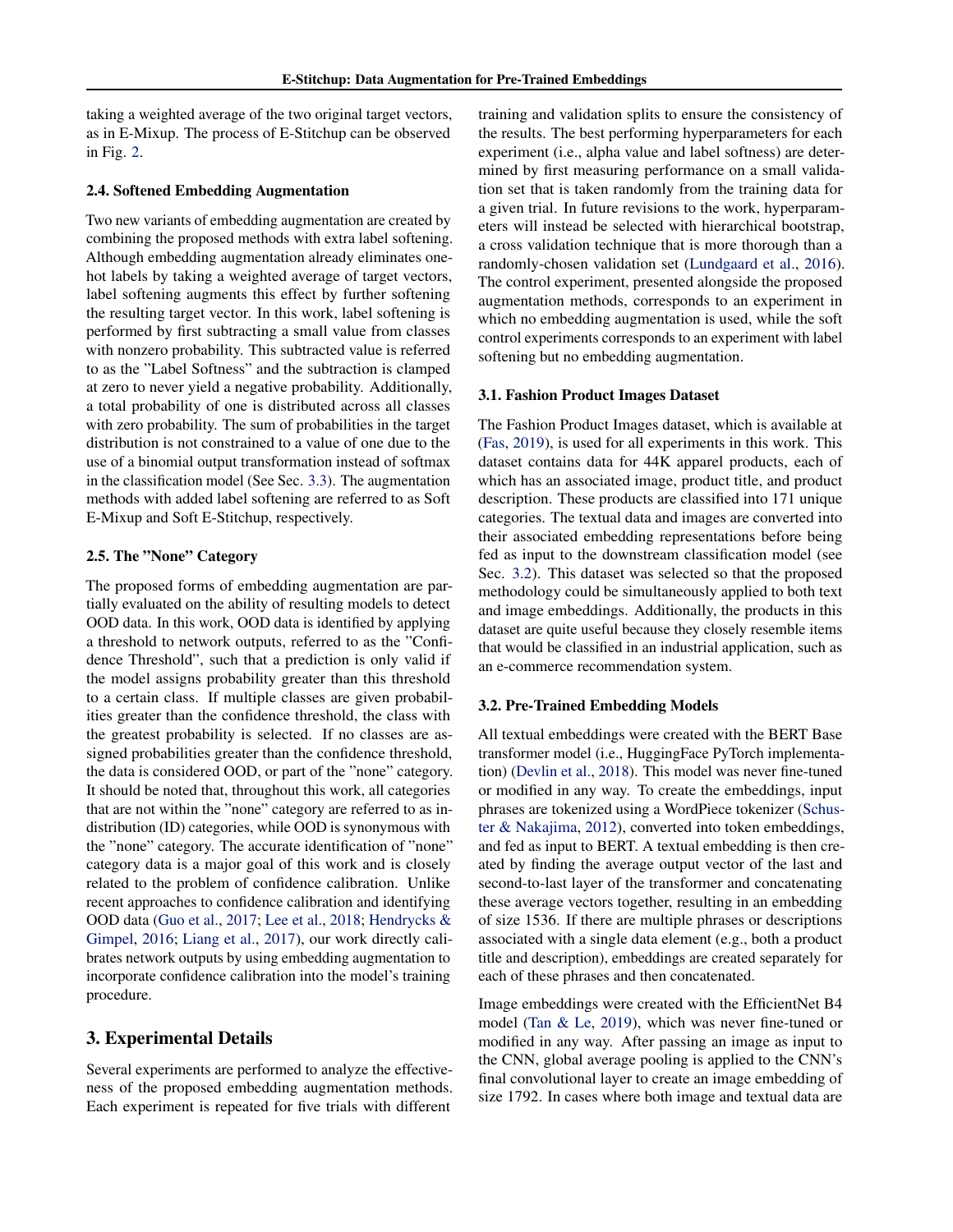<span id="page-3-0"></span>available, all image and textual embeddings are created separately and concatenated together before being passed as input to the downstream model.

#### 3.3. Classification Model

The downstream classification model is a fully-connected network that accepts a fixed-size input and outputs a probability distribution over all possible classes. This model has two hidden layers of size 250 that are both followed by a Dropout layer [\(Srivastava et al.,](#page-8-0) [2014\)](#page-8-0) with probability of 0.3 and a Rectified Linear Unit activation layer. A binomial output transformation (i.e., element-wise sigmoid operation) is applied to the model's output layer before the predicted class is determined. This binomial output transformation is used instead of softmax because it enables the model to assign low probability to all classes, thus simplifying the handling of OOD data. This downstream model is significantly smaller than most pre-trained models used for transfer learning and can be retrained at a low computational cost.

#### 3.4. Training Details

For every experiment, weight decay is set to .0001 and a linear learning rate cycle is utilized that fluctuates between a learning rate of 0.0003 and 0.003 every 12 epochs. Training is continued for 576 epochs for all experiments to ensure convergence. Only 10% of the available data is used for training, while the rest of the data is used for validation. A small training set is used to simulate a scenario with limited training data, which increases the likelihood of overfitting. Because the training set is so small, entire classes of products may be excluded from the training set, which allows "none" category accuracy to be evaluated as described in Sec. [2.5.](#page-2-0) Each experiment is performed with a different training and validation split to ensure the consistency of the results.

#### 3.5. Accuracy Metric

There exist multiple manners in which the accuracy metric can be defined in this work. For all results presented, accuracy is considered to be the top-one accuracy of class probabilities (i.e., the highest-probability class in the model's output layer is the predicted class). However, if the prediction confidence is lower than the confidence threshold, the product is considered to be in the "none" category. Similarly, all product classes that are not present in the training set, but are present in the validation set, are considered part of the "none" category. A correct classification occurs when either the top-one prediction, with probability above the confidence threshold, is equal to a product's labeled class, or no classes are assigned a probability higher than the confidence threshold for a product in the "none" category.

# 4. Results

| Method          | <b>AUROC</b>      | <b>AUPR</b>       |  |
|-----------------|-------------------|-------------------|--|
| Control         | 0.9698(0.0010)    | 0.8913(0.0026)    |  |
| Soft Control    | $+0.0200(0.0006)$ | $+0.0196(0.0028)$ |  |
| E-Mixup         | $+0.0173(0.0014)$ | $+0.0164(0.0054)$ |  |
| E-Stitchup      | $+0.0189(0.0007)$ | $+0.0222(0.0031)$ |  |
| Soft E-Mixup    | $+0.0216(0.0008)$ | $+0.0228(0.0022)$ |  |
| Soft E-Stitchup | $+0.0226(0.0012)$ | $+0.0236(0.0020)$ |  |

Table 1. Weighted average AUROC and AUPR scores across all product categories, including the "none" category, for models trained with each augmentation method. The values presented are all relative to the average AUROC and AUPR score of the control experiment. The deviations listed represent the standard deviation of a method's relative improvement over the control across all trials.

| Method          | Conf.-Acc. Correlation |
|-----------------|------------------------|
| Control         | 0.9072                 |
| Soft Control    | 0.9292                 |
| E-Mixup         | 0.9789                 |
| E-Stitchup      | 0.9860                 |
| Soft E-Mixup    | 0.9236                 |
| Soft E-Stitchup | 0.9472                 |

Table 2. Confidence-accuracy correlation for models trained with different variants of embedding augmentation, as well as for the control experiment. This metric reflects the degree of calibration in a model's predictions.

In this section, each of the proposed augmentation methods are evaluated in comparison to the control. Although accuracy metrics are presented (See Fig. [3\)](#page-4-0), these values are dependent upon the value of the confidence threshold (see Sec. 3.5). Therefore, the Area Under the Receiver Operating Characteristic Curve (AUROC) and Area Under the Precision-Recall Curve (AUPR), which are thresholdindependent metrics, are mostly used to evaluate model performance. Additionally, confidence calibration is assessed by plotting reliability diagrams [\(Guo et al.,](#page-8-0) [2017\)](#page-8-0) and measuring the confidence-accuracy correlation for the predictions of each model.

#### 4.1. E-Mixup and Soft E-Mixup

As seen in Table 1, E-Mixup has an improvement of 0.0173 and 0.0164 over the control experiment's AUROC and AUPR, respectively. However, E-Mixup yields the lowest AUROC and AUPR of all augmentation experiments. If extra label softening is added to E-Mixup (i.e., Soft E-Mixup), the resulting model improves upon the control experiment's AUROC and AUPR by 0.0216 and 0.0228, respectively. Additionally, models trained with both E-Mixup and Soft E-Mixup have improved calibration relative to the control.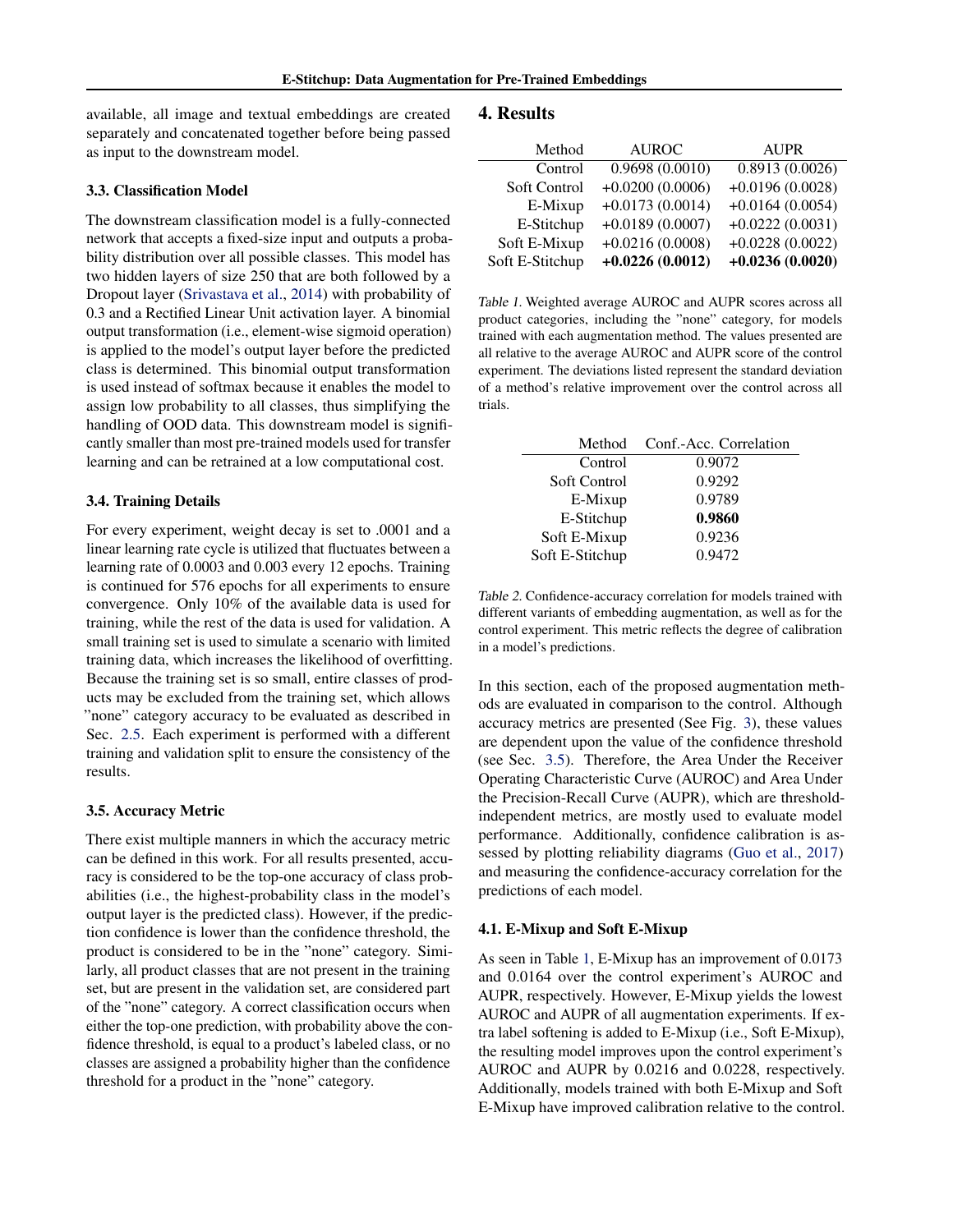E-Stitchup: Data Augmentation for Pre-Trained Embeddings

<span id="page-4-0"></span>

Figure 3. In-distribution (i.e., all products that are not in the "none" category) and "none" category accuracy across different confidence thresholds for the control experiment (top), E-Stitchup (middle), and Soft E-Stitchup (bottom). The solid lines represent average accuracy across all trials, while the dotted lines represent the standard deviation in accuracy between trials.



Figure 4. Reliability diagrams for models trained in the control experiment (top), E-Stitchup experiment (middle), and Soft E-Stitchup experiment. The accuracy and confidence metrics presented in these reliability diagrams are averaged across all trials of each experiment.



Figure 5. Overall and "none" category accuracy throughout training for control model and E-Mixup model.

To quantitatively demonstrate the improved calibration of models trained with embedding augmentation, the correlation between model accuracy and confidence is measured, as seen in Table [2.](#page-3-0) Models trained with E-Mixup and Soft E-Mixup yield confidence-accuracy correlations of 0.9789 and 0.9236, while the control experiment yields a correlation of 0.9072.

As can be seen in Fig. 5, models trained with E-Mixup converge in half the number of epochs compared to the control and maintain a stable "none" category accuracy throughout later epochs in training, allowing accurate and consistent classification of OOD data. Faster convergence and stable "none" category accuracy, although demonstrated with E-Mixup in Fig. 5, were found to be common characteristics of models trained with all forms of embedding augmentation. Models trained without embedding augmentation (i.e., both control and soft control experiments) tend to have volatile "none" category accuracy that deteriorates throughout training and take significantly longer to converge.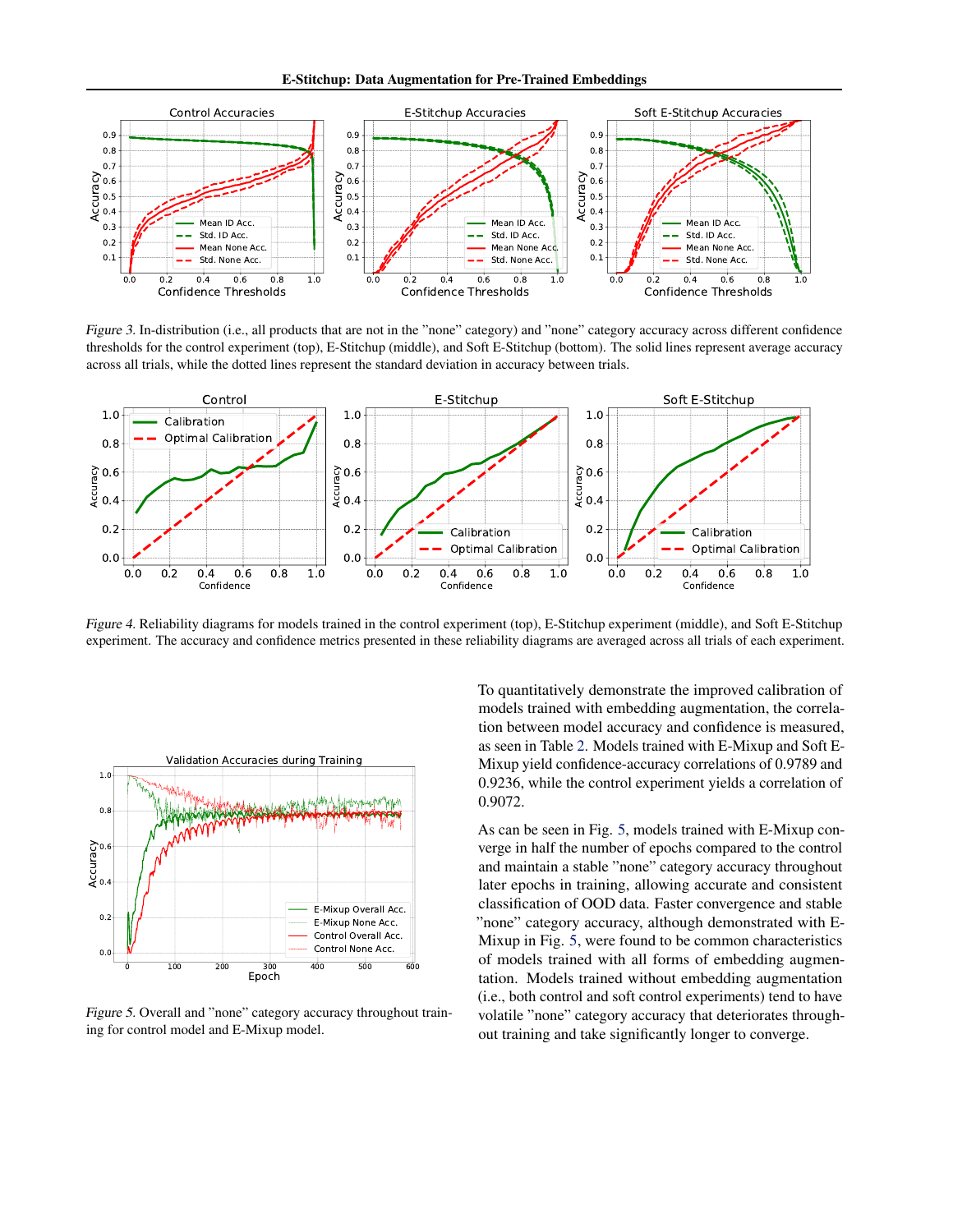<span id="page-5-0"></span>

Figure 6. Displays the average ratio of true positives to false negatives and false positives between ID categories and the "none" category, as well as accuracy across confidence thresholds. These plots display two heuristics for choosing a useful confidence threshold.

#### 4.2. E-Stitchup and Soft E-Stitchup

E-Stitchup yields an improvement of 0.0189 and 0.0222 in AUROC and AUPR relative to the control, while Soft E-Stitchup yields an improvement of 0.0226 and 0.0236 in AUROC and AUPR, which is the highest recorded performance of any experiment. E-Stitchup and Soft E-Stitchup also yield improvements in confidence calibration. As seen in Table [2,](#page-3-0) models trained with E-Stitchup achieve a confidence-accuracy correlation of 0.9860, which is the highest recorded correlation of any experiment, while models trained with Soft E-Stitchup yield a correlation of 0.9472. The improved calibration of models trained with E-Stitchup is illustrated in the associated reliability diagram in Fig. [4.](#page-4-0)

E-Stitchup yields higher performance than E-Mixup both in classification performance and model calibration. Such a discovery is interesting because it suggests that performing Mixup on embedding data requires adaptations to the normal method of Mixup [\(Zhang et al.,](#page-9-0) [2017\)](#page-9-0) to achieve optimal performance. In this case, it becomes clear that sampling embedding values yields better performance than interpolating between them.

## 4.3. Setting the Confidence Threshold

To obtain optimal performance with the proposed methodology, the correct value for the confidence threshold must be chosen. As seen in Fig. 6, two heuristics are developed to estimate an optimal confidence threshold. Both heuristics require the fabrication of a small validation set that contains OOD data. In this work, the validation set was constructed by creating a 70-30 split for training and validation data

| Method        | Thresh. | ID Acc. | None Acc. | Acc. |
|---------------|---------|---------|-----------|------|
| Control       | 0.93    | 0.82    | 0.72      | 0.82 |
| S. Control    | 0.50    | 0.80    | 0.75      | 0.80 |
| E-Mixup       | 0.70    | 0.79    | 0.75      | 0.79 |
| E-Stitchup    | 0.78    | 0.78    | 0.77      | 0.78 |
| S. E-Mixup    | 0.52    | 0.75    | 0.80      | 0.75 |
| S. E-Stitchup | 0.58    | 0.76    | 0.79      | 0.76 |

Table 3. The ID, "none" category, and overall accuracy of models trained with each augmentation method, as well as the control models, after the optimal confidence threshold has been selected. Overall accuracy is roughly equal to ID accuracy because the number of products in the "none" category is much smaller than the number of ID products.

and choosing five random product categories to be fully removed from the training set, thus ensuring the existence of "none" category products in the validation set. The model's predictions on this validation set can be used to estimate the optimal confidence threshold.

The first heuristic finds the intersection between overall and "none" category accuracy, represented by the green and red curves in Fig. 6, which, in the provided example, occurs at a threshold of 0.8. The second heuristic plots the ratio between true positive predictions and the sum of false positive and false negative predictions. This ratio is computed separately for the "none" category and ID categories so that the "none" category can be equally weighted. The optimal confidence threshold can then be determined by finding the maximum value of this ratio, which, in Fig. 6, occurs at 0.77. Although these heuristics yield slightly different confidence threshold estimates, their accuracy is generally robust to the size of the validation set, which allows an optimal confidence threshold to be estimated consistently.

The performance of each method after its optimal confidence threshold is chosen using the heuristics defined above can be seen in Table 3. At the optimal confidence threshold, E-Stitchup seems to achieve the best balance between overall and "none" category accuracy. In certain cases, however, methods that seem to perform higher in "none" accuracy, such as Soft E-Mixup, or ID accuracy, such as the control, may be preferred.

# 5. Analysis

#### 5.1. Classification Performance

From the provided results in Table [1,](#page-3-0) it is clear that embedding augmentation results in improved classification performance. E-Stitchup is shown to produce models with the best performance, but adding extra label softening (i.e., Soft E-Stitchup) consistently improves classification performance in terms of AUROC and AUPR. The accuracy metrics pro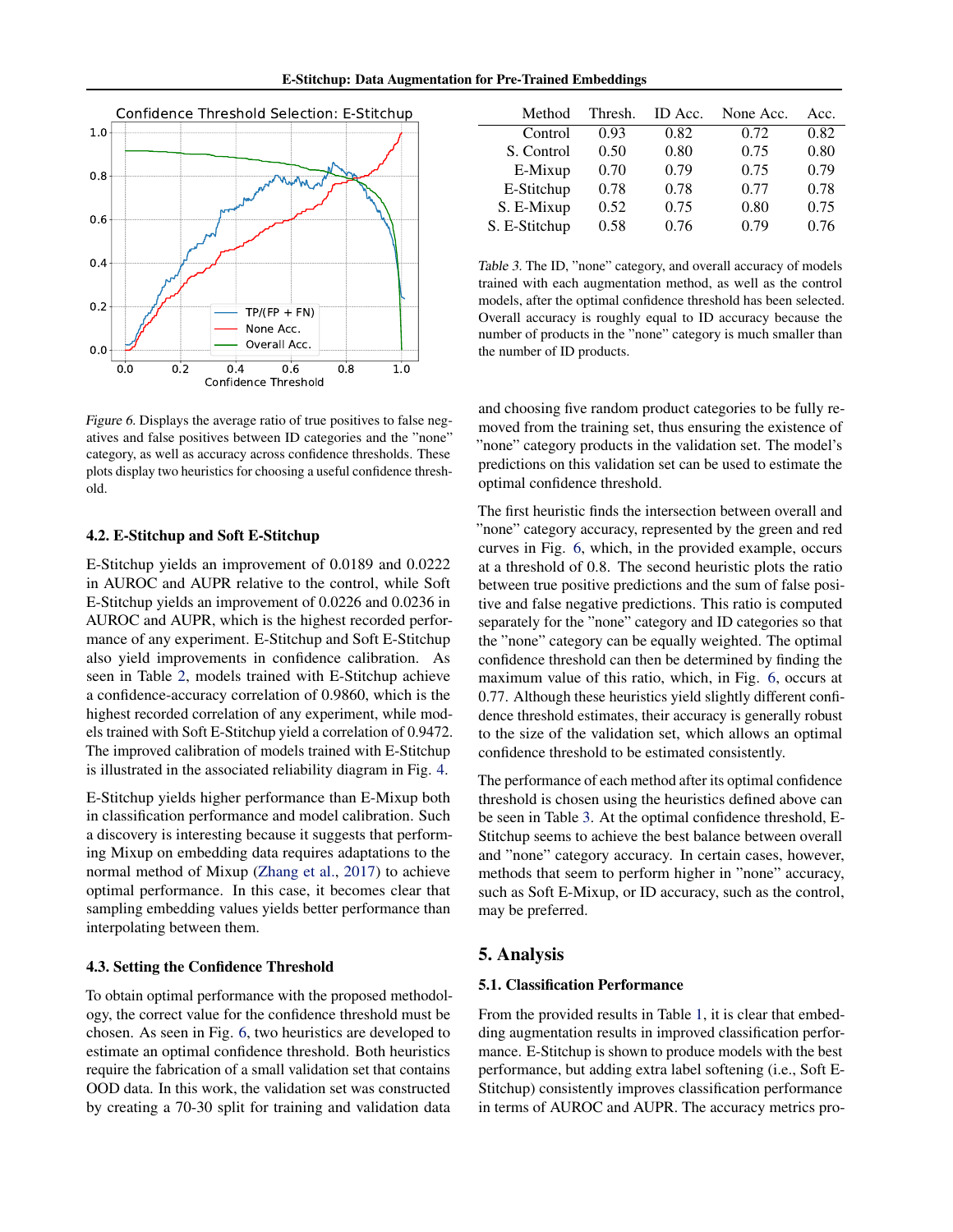vided for each of the experiments in Table [3](#page-5-0) show that the control experiments are surprisingly competitive with embedding augmentation methods. However, the AUROC and AUPR measures, which give an unbiased view of classification performance, show a slight, but clear improvement in classification performance using embedding augmentation, especially when extra label softening is added. Additionally, embedding augmentation has the added benefit of reducing the number of epochs before convergence, as seen in Fig. [5.](#page-4-0)

Models trained with embedding augmentation achieve a smooth tradeoff in "none" category and ID accuracy across different confidence thresholds (see Fig. [3\)](#page-4-0). In the control, models favor overall accuracy and yield low "none" category accuracy across nearly all confidence thresholds. However, model performance changes rapidly at a threshold of 0.98 because the majority of the control model's predictions are of high confidence. Such rapid changes in accuracy across minimal changes in confidence threshold highlight the volatility of the control model's performance. Additionally, because the control favors ID accuracy over "none" category accuracy at most confidence thresholds, it is nearly impossible to choose a confidence threshold for the control that prioritizes "none" category accuracy. No such issues arise in models trained with embedding augmentation, all of which yield classification behavior resembling Fig. [3](#page-4-0) for normal and softened embedding augmentation methods, respectively. Models trained with embedding augmentation can find a stable balance between performance on ID products and "none" category products and are capable of sacrificing ID accuracy to achieve higher levels of "none" category accuracy. Such a wider scope of performance possibilities, which cannot be achieved in the control, can prove useful in accurately identifying OOD data or data that a model does not understand well.

In analyzing the classification behavior of the proposed embedding augmentation variants, a few observation arise that provide useful insight into their performance. Interestingly, models trained with softened embedding augmentation achieve an intersection of ID and "none" category accuracy at a lower confidence threshold compared to those trained with normal embedding augmentation (see Fig. [3\)](#page-4-0). This intersection at a decreased confidence threshold, which allows an even wider scope of "none" and ID accuracies to be obtained, demonstrates the impact of label softening in regularizing the confidence of model predictions. Furthermore, the improved performance of E-Stitchup in comparison to E-Mixup is quite interesting. Such improved performance suggests that deep learning models trained with embedding input perform better when the values within these embeddings are preserved instead of interpolated. This improvement in performance was not as noticeable when applied to raw pixel values of images in previous studies [\(Liang et al.,](#page-8-0) [2018\)](#page-8-0). Therefore, these observations highlight



Figure 7. A histogram of prediction confidences for the control experiment, E-Stitchup, and Soft E-Stitchup.

that the original Mixup methodology [\(Zhang et al.,](#page-9-0) [2017\)](#page-9-0), which was developed for raw image inputs, must be slightly adapted for optimal performance on embedding data. Such improved methodology should continue to be studied and developed because it allows the idea of Mixup to be applied to numerous kinds of data, such as images, text, speech, or any other kind of data for which an embedding can be created.

#### 5.2. Confidence Calibration

The model trained without any embedding augmentation shows symptoms of severe overconfidence that damage its performance. As seen in Fig. 7, almost all predictions made by the control model are of high confidence. Such overconfidence leads to the volatile performance of the control model observed in Fig. [3,](#page-4-0) causing ID and "none" category accuracy to shift rapidly at a confidence threshold of 0.98. Overconfidence is common for models trained with one-hot labels because small errors in confidence (i.e., a prediction of confidence 0.95 instead of 1.0) can dominate the gradient during training and lead a model to produce peaked output distributions. As seen in Fig. 7, embedding augmentation, which eliminates one-hot labels (see Sec. [2\)](#page-1-0), clearly regularizes overconfidence, causing model predictions to no longer be clustered at high confidence. Additionally, label softening, when combined with embedding augmentation, leads to an even wider distribution of prediction confidences, thus eliminating issues with overconfidence that are seen in the control model.

Models trained with embedding augmentation have improved confidence calibration (see Table [2\)](#page-3-0). As seen in Fig. [4,](#page-4-0) the accuracy in the reliability diagram of the control model remains nearly constant across all confidence levels and peaks at high confidence, again highlighting the control model's issues with overconfidence. In contrast, models trained with embedding augmentation demonstrate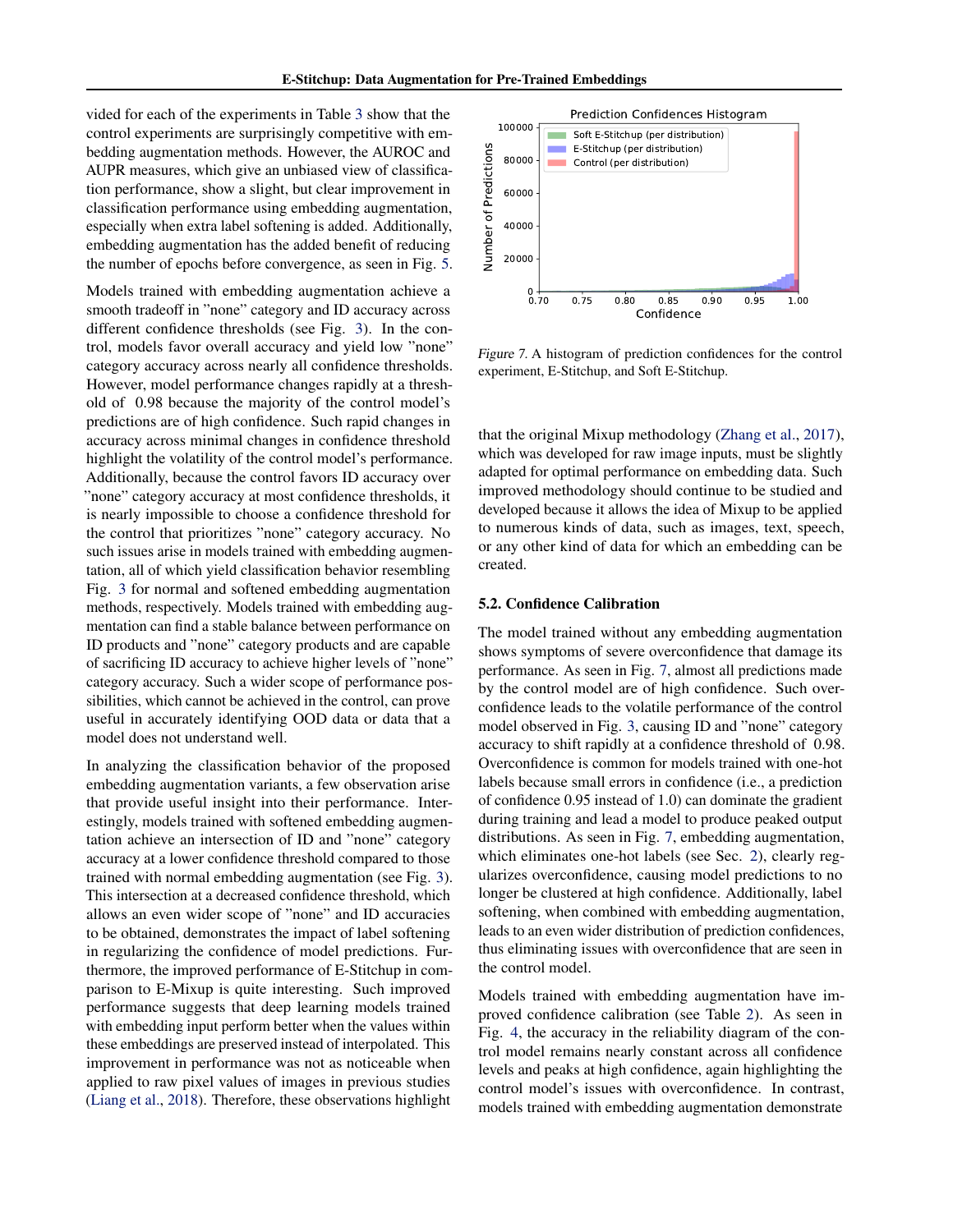a clear, direct relationship between accuracy and confidence, achieving calibration that is much closer to optimal. This direct relationship is confirmed by the confidence-accuracy correlation of models trained with embedding augmentation, all of which exceed the correlation values of control experiments. Interestingly, adding label softening to embedding augmentation results in decreased model calibration, despite improving classification performance. It can be seen in Fig. [4](#page-4-0) that such decreased calibration relative to other augmentation methods is caused by model underconfidence (i.e., accuracy of model predictions exceeds their associated confidence), thus further highlighting the effect of label softening on regularizing model confidence. The increased calibration of models trained with embedding augmentation is useful, as it allows network confidence values to be intuitively interpreted by a human and can lead to improved OOD data detection.

To achieve optimal model calibration, E-Stitchup should be used during training, as it yields the best correlation between model confidence and accuracy (see Table [2\)](#page-3-0). As previously mentioned, however, classification performance can be further optimized at the cost of lower confidence calibration by using Soft E-Stitchup or even the control. The control experiments, both with and without label softening, achieve relatively competitive accuracy in comparison to embedding augmentation experiments, but struggle with severe overconfidence and poor confidence calibration. Therefore, the significant improvements in model calibration are shown to be a clear result of embedding augmentation and can be maximized with the use of E-Stitchup.

# 6. Discussion and Future Work

The proposed augmentation methods are shown to improve classification performance, boost model calibration, improve OOD data identification, and even reduce training time. To understand why these benefits are useful in a production-level deep learning system, the following scenario can be considered. After training an initial model with embedding augmentation, one can easily identify OOD and low-confidence data so that labeling efforts are focused on data that, if labeled and included in the model's training set, has a high likelihood of improving model performance. As outlined above, models trained with embedding augmentation also converge quickly, allowing them to be retrained at a low computational cost. Therefore, with the use of embedding augmentation, one can dynamically identify and provide labels for data on which the model performs poorly, include such data in the model's training set, and retrain the model. This iterative process leads to relatively quick improvements in model performance on new and unknown data, which makes it quite useful in active learning scenarios (i.e., when new classes of data are being continually introduced) that are common in production-level deep learning settings.

There exist several avenues that could be explored to expand upon this work. First, embedding augmentation can be tested with other machine learning models, such as random forests [\(Breiman,](#page-8-0) [2001\)](#page-8-0) or support vector machine [\(Scholkopf & Smola,](#page-8-0) [2001\)](#page-8-0) models. Such experiments could be used as a benchmark to the deep learning approach in this work, as well as determine the effectiveness of embedding augmentation in other machine learning domains. Additionally, further experiments could be performed with different pre-trained models, such as XLNet [\(Yang et al.,](#page-9-0) [2019\)](#page-9-0) or other Sesame Street models. Lastly, because the proposed methodology is highly applicable to active learning scenarios, more work can be done to explore optimal procedures for adding new classes of data into a model's training set. For example, if a new class of data is extremely similar to an existing class (e.g., pairs of pants that do or do not require a belt), this class must be identified as part of the "none" category and added, as a new class, into the model's training set without diminishing performance on the other, similar class. Such a task is still quite difficult in current deep learning systems.

# 7. Conclusions

In this work, several variants of data augmentation are developed for pre-trained embeddings. The proposed methods are generally applicable to embedding representations of data, making them useful in numerous domains (e.g., CV, NLP, speech processing, etc.). E-Stitchup is the most useful embedding augmentation technique. By using the proposed heuristics to select a confidence threshold, E-Stitchup can simultaneously achieve high in-distribution and "none" category accuracy. Models trained without embedding augmentation (i.e., the standard approach) struggle to achieve such a stable balance between these metrics because they suffer from poor calibration and overconfidence, causing them to favor in-distribution accuracy over "none" category accuracy. By using E-Stitchup during training, the resulting model will have improved classification performance, will no longer suffer from overconfidence, will have highlycalibrated output, and will converge in half the number of epochs in comparison to a model trained without E-Stitchup. We believe these augmentation methods for pre-trained embeddings, which require no fine-tuning or modification of pre-trained architectures, provide a useful framework for improving the performance of downstream deep learning models that use pre-trained embeddings as input, while adding minimal extra cost into the training process.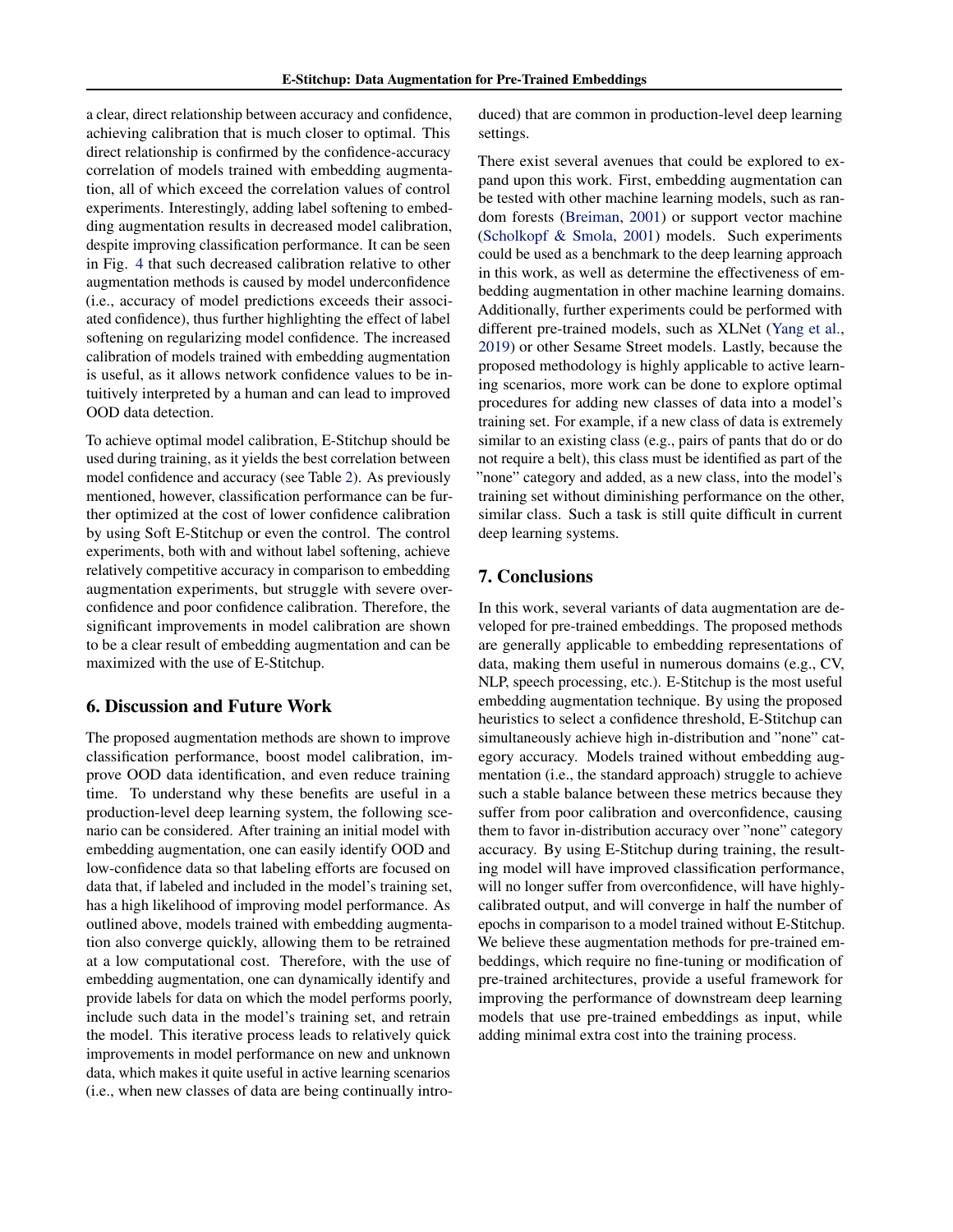# <span id="page-8-0"></span>References

- Fashion product images dataset, 2019. URL [https://www.kaggle.com/paramaggarwal/](https://www.kaggle.com/paramaggarwal/fashion-product-images-dataset) [fashion-product-images-dataset](https://www.kaggle.com/paramaggarwal/fashion-product-images-dataset).
- Beltagy, I., Cohan, A., and Lo, K. Scibert: Pretrained contextualized embeddings for scientific text. *CoRR*, abs/1903.10676, 2019. URL [http://arxiv.org/](http://arxiv.org/abs/1903.10676) [abs/1903.10676](http://arxiv.org/abs/1903.10676).
- Breiman, L. Random forests. *Machine Learning*, 45 (1):5–32, Oct 2001. ISSN 1573-0565. doi: 10.1023/ A:1010933404324. URL [https://doi.org/10.](https://doi.org/10.1023/A:1010933404324) [1023/A:1010933404324](https://doi.org/10.1023/A:1010933404324).
- Cubuk, E. D., Zoph, B., Mané, D., Vasudevan, V., and Le, Q. V. Autoaugment: Learning augmentation policies from data. *CoRR*, abs/1805.09501, 2018. URL [http:](http://arxiv.org/abs/1805.09501) [//arxiv.org/abs/1805.09501](http://arxiv.org/abs/1805.09501).
- Deng, J., Dong, W., Socher, R., Li, L.-J., Li, K., and Fei-Fei, L. ImageNet: A Large-Scale Hierarchical Image Database. In *CVPR09*, 2009.
- Devlin, J., Chang, M., Lee, K., and Toutanova, K. BERT: pre-training of deep bidirectional transformers for language understanding. *CoRR*, abs/1810.04805, 2018. URL <http://arxiv.org/abs/1810.04805>.
- Fadaee, M., Bisazza, A., and Monz, C. Data Augmentation for Low-Resource Neural Machine Translation. *arXiv e-prints*, art. arXiv:1705.00440, May 2017.
- Guo, C., Pleiss, G., Sun, Y., and Weinberger, K. Q. On calibration of modern neural networks. *CoRR*, abs/1706.04599, 2017. URL [http://arxiv.org/](http://arxiv.org/abs/1706.04599) [abs/1706.04599](http://arxiv.org/abs/1706.04599).
- He, K., Zhang, X., Ren, S., and Sun, J. Deep Residual Learning for Image Recognition. *arXiv e-prints*, art. arXiv:1512.03385, Dec 2015.
- Hendrycks, D. and Gimpel, K. A baseline for detecting misclassified and out-of-distribution examples in neural networks. *CoRR*, abs/1610.02136, 2016. URL [http:](http://arxiv.org/abs/1610.02136) [//arxiv.org/abs/1610.02136](http://arxiv.org/abs/1610.02136).
- Kiela, D. and Bottou, L. Learning image embeddings using convolutional neural networks for improved multimodal semantics. In *Proceedings of the 2014 Conference on Empirical Methods in Natural Language Processing (EMNLP)*, pp. 36–45, Doha, Qatar, October 2014. Association for Computational Linguistics. doi: 10.3115/v1/D14-1005. URL [https://www.aclweb.](https://www.aclweb.org/anthology/D14-1005) [org/anthology/D14-1005](https://www.aclweb.org/anthology/D14-1005).
- Kobayashi, S. Contextual Augmentation: Data Augmentation by Words with Paradigmatic Relations. *arXiv eprints*, art. arXiv:1805.06201, May 2018.
- Lee, K., Lee, K., Lee, H., and Shin, J. A Simple Unified Framework for Detecting Out-of-Distribution Samples and Adversarial Attacks. *arXiv e-prints*, art. arXiv:1807.03888, Jul 2018.
- Liang, D., Yang, F., Zhang, T., and Yang, P. Understanding mixup training methods. *IEEE Access*, PP:1–1, 10 2018. doi: 10.1109/ACCESS.2018.2872698.
- Liang, S., Li, Y., and Srikant, R. Principled detection of out-of-distribution examples in neural networks. *CoRR*, abs/1706.02690, 2017. URL [http://arxiv.org/](http://arxiv.org/abs/1706.02690) [abs/1706.02690](http://arxiv.org/abs/1706.02690).
- Lundgaard, K., Wellendorff, J., Voss, J., Jacobsen, K., and Bligaard, T. mbeef-vdw: Robust fitting of error estimation density functionals. *Physical Review B*, 93, 06 2016. doi: 10.1103/PhysRevB.93.235162.
- Müller, R., Kornblith, S., and Hinton, G. E. When does label smoothing help? *CoRR*, abs/1906.02629, 2019. URL <http://arxiv.org/abs/1906.02629>.
- Oquab, M., Bottou, L., Laptev, I., and Sivic, J. Learning and transferring mid-level image representations using convolutional neural networks. In *The IEEE Conference on Computer Vision and Pattern Recognition (CVPR)*, June 2014.
- Scholkopf, B. and Smola, A. J. *Learning with Kernels: Support Vector Machines, Regularization, Optimization, and Beyond*. MIT Press, Cambridge, MA, USA, 2001. ISBN 0262194759.
- Schuster, M. and Nakajima, K. Japanese and korean voice search. *2012 IEEE International Conference on Acoustics, Speech and Signal Processing (ICASSP)*, pp. 5149–5152, 2012.
- Srivastava, N., Hinton, G., Krizhevsky, A., Sutskever, I., and Salakhutdinov, R. Dropout: A simple way to prevent neural networks from overfitting. *Journal of Machine Learning Research*, 15:1929–1958, 2014. URL [http://jmlr.org/papers/v15/](http://jmlr.org/papers/v15/srivastava14a.html) [srivastava14a.html](http://jmlr.org/papers/v15/srivastava14a.html).
- Tan, M. and Le, Q. V. Efficientnet: Rethinking model scaling for convolutional neural networks. *CoRR*, abs/1905.11946, 2019. URL [http://arxiv.org/](http://arxiv.org/abs/1905.11946) [abs/1905.11946](http://arxiv.org/abs/1905.11946).
- Taylor, L. and Nitschke, G. Improving Deep Learning using Generic Data Augmentation. *arXiv e-prints*, art. arXiv:1708.06020, Aug 2017.